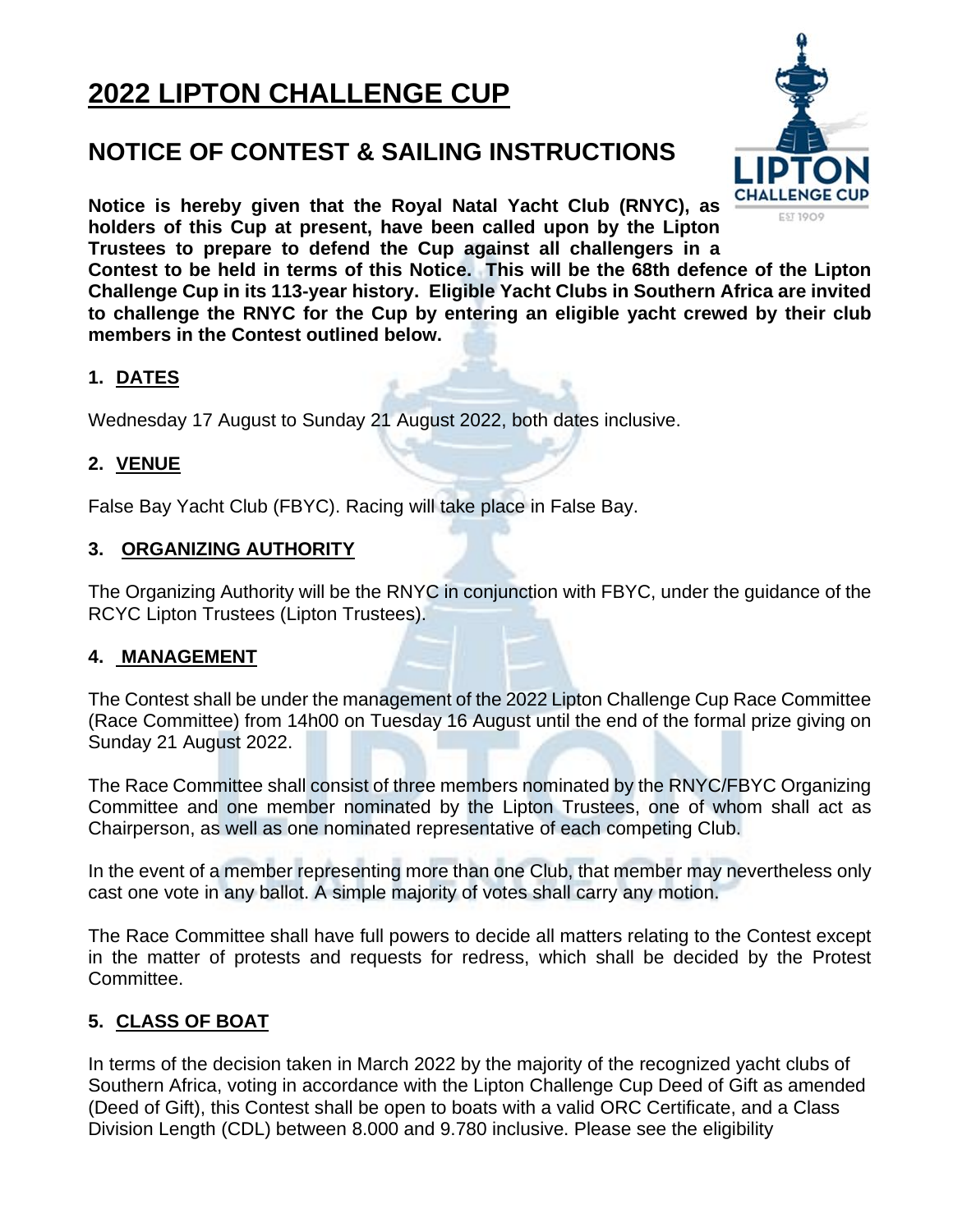requirements in item 7.3.2 below.

## **6. RULES**

- 6.1 The Contest will be governed by the rules as defined in the Racing Rules of Sailing (RRS).
- 6.2 The latest version of the following rules will also apply:
	- (a) IMS Rules
	- (b) ORC Rating Systems Rules
- 6.3 Under RRS 87, ORC Rule 206 is changed as follows:
	- (a) All sails shall have been measured and stamped by an ORC measurer. During the pre-race equipment inspection, sails selected to be used at the event will be marked by stamp, sticker and/or inspector's signature.
	- (b) [DP] The number of sails carried on board may vary from day to day but shall remain the same for each individual race day, including days with multiple races even in the case of damage to sails. The race day begins when the boat leaves for the race course from its dock or mooring.
	- (c) Sails damaged during the Contest may be repaired. Sails damaged beyond repair may be replaced with permission of the Technical Committee.
- 6.4 Minimum crew weight as defined in ORC Rules 102.3 and 200.1(b) shall apply.

## **7. ELIGIBILITY**

- 7.1. This Contest is open to:
	- 7.1.1. All clubs affiliated to and in good standing with South African Sailing.
	- 7.1.2. Clubs in Namibia as far north as Walvis Bay affiliated to and in good standing with the Namibia Sailing Association.
	- 7.1.3 Clubs in Mozambique as far north as Beira affiliated to and in good standing with the Federação Moçambicana de la Vela e Canoagem.
	- 7.1.4 Clubs in Botswana affiliated to and in good standing with the Botswana Yacht Racing Association.

Only one entry will be accepted from any one Club.

- 7.2. Competitors shall be eligible only if they are:
	- 7.2.1. Bona fide members, in good standing, of the Club they will represent in this Contest.
	- 7.2.2. Members of SA Sailing, or of their equivalent National Authority as required by that Authority.
- 7.3. A boat shall be eligible to compete only if:
	- 7.3.1. She is owned by or on charter to or on loan to a Member and/or Members of a Club affiliated to SA Sailing or relevant National Authority.
	- 7.3.2. She holds a valid ORC International Certificate, or a valid ORC Club Certificate with stability/inclination test, freeboards and calibrated scale displacement, issued or accepted by ORC SA, the number of which shall be stated on the Notice of Entry. A copy of the certificate shall be submitted with the entry form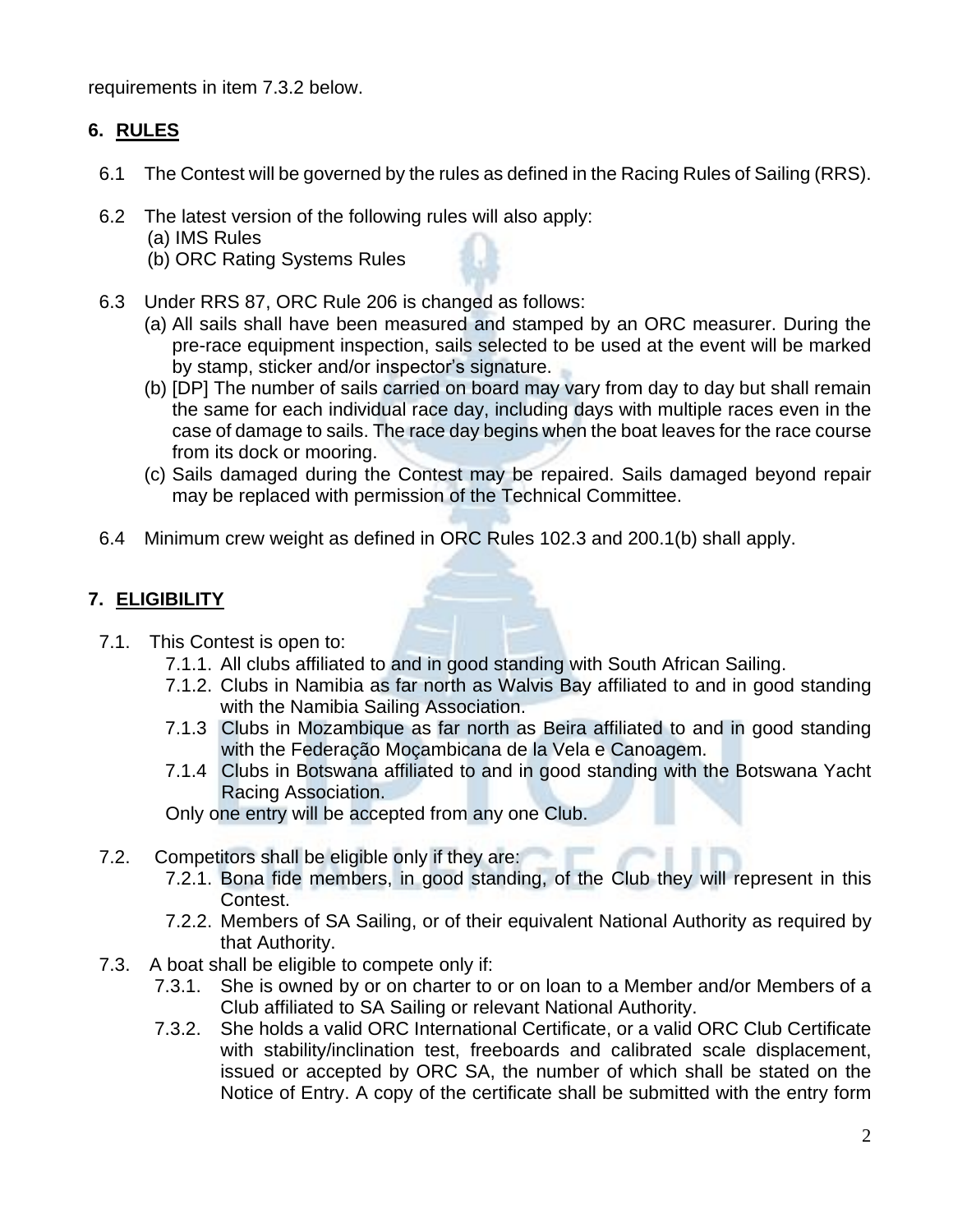and the original thereof presented at Registration. If clarification on these requirements is needed, please contact the ORC Rating Office by email at rating@orc.org.za.

7.3.3. A member of the Race Committee has been nominated to act on her behalf and on behalf of her Club of Representation. Such nominees shall not be members of the crew of any competing boat.

## **8. ENTRIES**

The Notice of Entry, together with proof of payment of the entry fee of R6000 inclusive of VAT, must be submitted to The Secretary, Lipton Trustees, RCYC [\(sailadmin@rcyc.co.za\)](mailto:sailadmin@rcyc.co.za), to be received no later than 17h00 on Sunday 17 July 2022. Acceptance of all entries will be subject to the approval of the Lipton Trustees.

## **PLEASE NOTE: IN TERMS OF THE DEED OF GIFT, LATE ENTRIES ARE NOT PERMITTED.**

#### **9. PAYMENT OF ENTRY FEE**

The entry fee should be paid directly to Royal Cape Yacht Club by EFT.

| Bank:                | <b>FNB Commercial</b> |
|----------------------|-----------------------|
| Account name:        | Royal Cape Yacht Club |
| <b>Account Type:</b> | Current               |
| Branch code:         | 25 06 55              |
| Account No:          | 50050045316           |

Please ensure that the payment reference is the name of the Club of Entry.

#### **10. REGISTRATION**

Entries shall be confirmed by registering with the Contest Secretary at the venue between 12h00 and 18h00 on Tuesday 16August or between 08h00 and 10h00 on Wednesday 17 August 2022.

The following documents shall be submitted at Registration.

- 1. Crew List and Declaration, together with proof of their current membership of the Club of Entry as well as of their respective National Authorities
- 2. The required ORC Certificate for the boat
- 3. Safety Declaration
- 4. Proof of Insurance
- 5. Mobile number/s to be used for Race Committee and Protest Committee communication with boats and competitors.

Failure to do so before the close of Registration may, at the sole discretion of the Race Committee, result in the entry being rejected.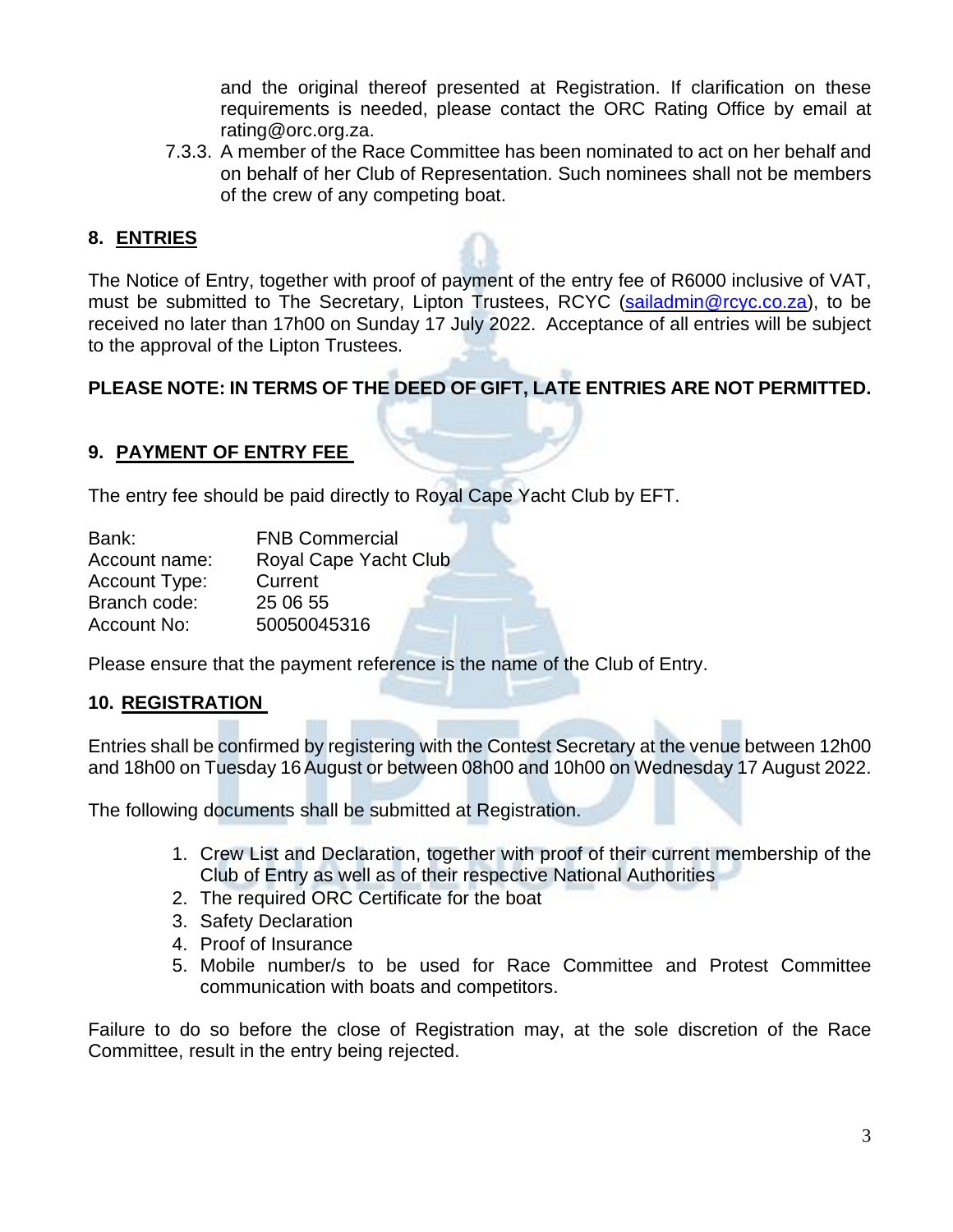## **11. CREW WEIGHT AND SUBSTITUTION**

- 11.1. An initial crew weigh-in will be conducted during registration on Tuesday 16 / Wednesday 17August. Crews that fail to meet the crew weight limits will be ineligible to race until they do meet them.
- 11.2. The substitution of one crew member, including the skipper, shall be automatically permitted once during the Contest and this substitution shall be notified in writing to the Race Committee. Thereafter, no substitution shall be permitted without the prior written permission of the Race Committee.
- 11.3. The weight of all crew members on board weighed in light street clothes after any crew changes shall not be higher than the maximum or lower than the minimum as defined in ORC 200.1.

## **12. SCHEDULE OF RACES**

- 12.1. Racing is scheduled over five consecutive days commencing Wednesday 17 August 2022.
- 12.2. The scheduled time of the first warning signal for each day of the Contest is 11h00.
- 12.3. It is intended that at least one of the three races over the Compulsory Courses specified in the third condition of the Deed of Gift will be sailed on each of the first three days of the Contest.
- 12.4. A maximum of ten races will be sailed, with no more that two races on any one day.
- 12.5. On Sunday 21 August 2022 no warning signal shall be made after **15h00** unless by that time the three "Compulsory Course" races have not been completed.

#### **13. NOTICES TO COMPETITORS**

Notices to competitors will be posted on the WhatsApp Official Notice Board (ONB).

#### **14. SIGNALS MADE ASHORE**

- 14.1. Signals made ashore will be displayed on the ONB.
- 14.2. When Flag AP is displayed ashore "1 minute" is replaced by "not less than 60 minutes" in race signal AP.

## **15. COURSES**

- 15.1. A diagram showing the courses, including the approximate angles between legs, the order in which marks are to be passed, and the side on which each mark is to be left will be posted on the ONB.
- 15.2. The three "Compulsory Course" races, held over a windward/leeward, a triangular and a quadrangular course, will be no less than 12 nautical miles. All other races will be held over windward/leeward courses.
- 15.3. No later than the warning signal the Race Committee signal boat will display the course to be sailed, the number of rounds, and the approximate compass bearing of the first leg.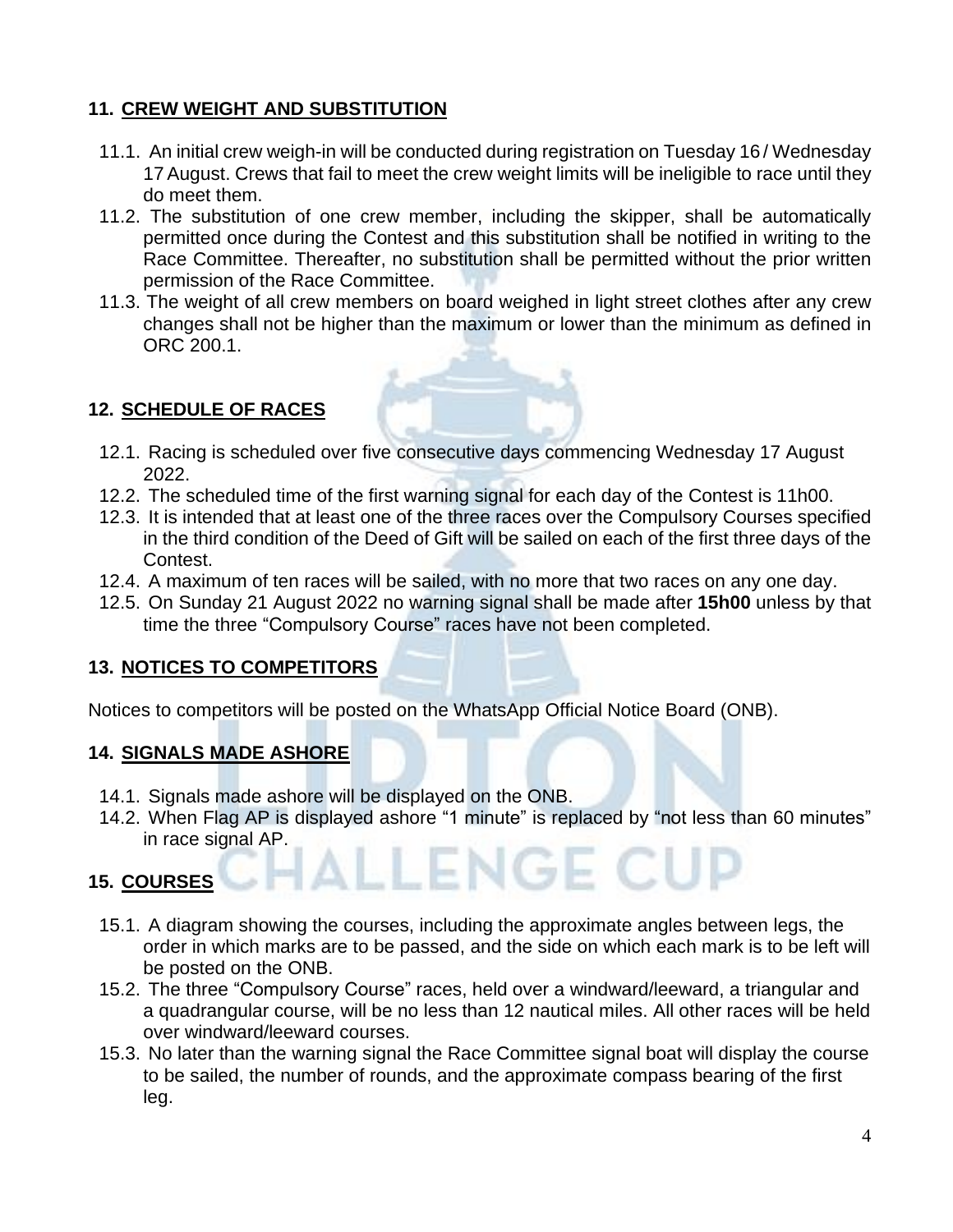15.4. If the Race Officer intends moving the course area prior to a start, the Race Committee signal boat will display flag L with a sound signal and move to the new area.

## **16. MARKS**

- 16.1. Rounding marks will be as described on the ONB.
- 16.2. The starting and finishing marks will be the Race Committee signal vessel and the nearby buoy.

## **17. THE START**

- 17.1. The starting line will be between a staff displaying an orange flag on the Race Committee signal vessel at the starboard end and the course side of the port-end starting mark.
- 17.2. When, after a postponement of more than 30 minutes, it is the intention of the Race Officer to start a race soon, the orange starting line flag will be hoisted with a sound signal. This flag will be hoisted not less than 5 minutes before the warning signal.

## **18. CHANGE OF THE NEXT LEG OF THE COURSE**

To change the next leg of the course, the Race Committee will move the original mark (or the finish line) to a new position.

## **19. THE FINISH**

The finishing line will be between a staff displaying a blue flag on the Race Committee signal vessel at the starboard end and the course side of the port-end finishing mark.

#### **20. TIME LIMITS**

- 20.1. The time limit for each race shall be the earlier of three hours after the start or 18h00.
- 20.2. A boat that does not start within 20 minutes after the starting signal will be scored Did Not Start without a hearing. This changes RRS A5.1 and A5.2.
- 20.3. The Finishing Window, the time allowed for a boat to finish after the first boat sails the course and finishes, will be calculated using a formula published on the ONB.
- 20.4. Boats failing to finish within the Finishing Window and not subsequently retiring, penalized or given redress will be scored Time Limit Expired (TLE) without a hearing. A boat scored TLE will receive the points of the last boat that finished within the time limit plus 1. This changes RRS 35, A5.1, A5.2 and A10.

#### **21. CHANGES TO THE SAILING INSTRUCTIONS**

Any change to the sailing instructions will be posted on the ONB before 09h00 on the day it will take effect, except that any change to the schedule of races will be posted by 20h00 on the day before it will take effect.

#### **22. PENALTY SYSTEM**

22.1. RRS T1 POST-RACE PENALTIES will apply.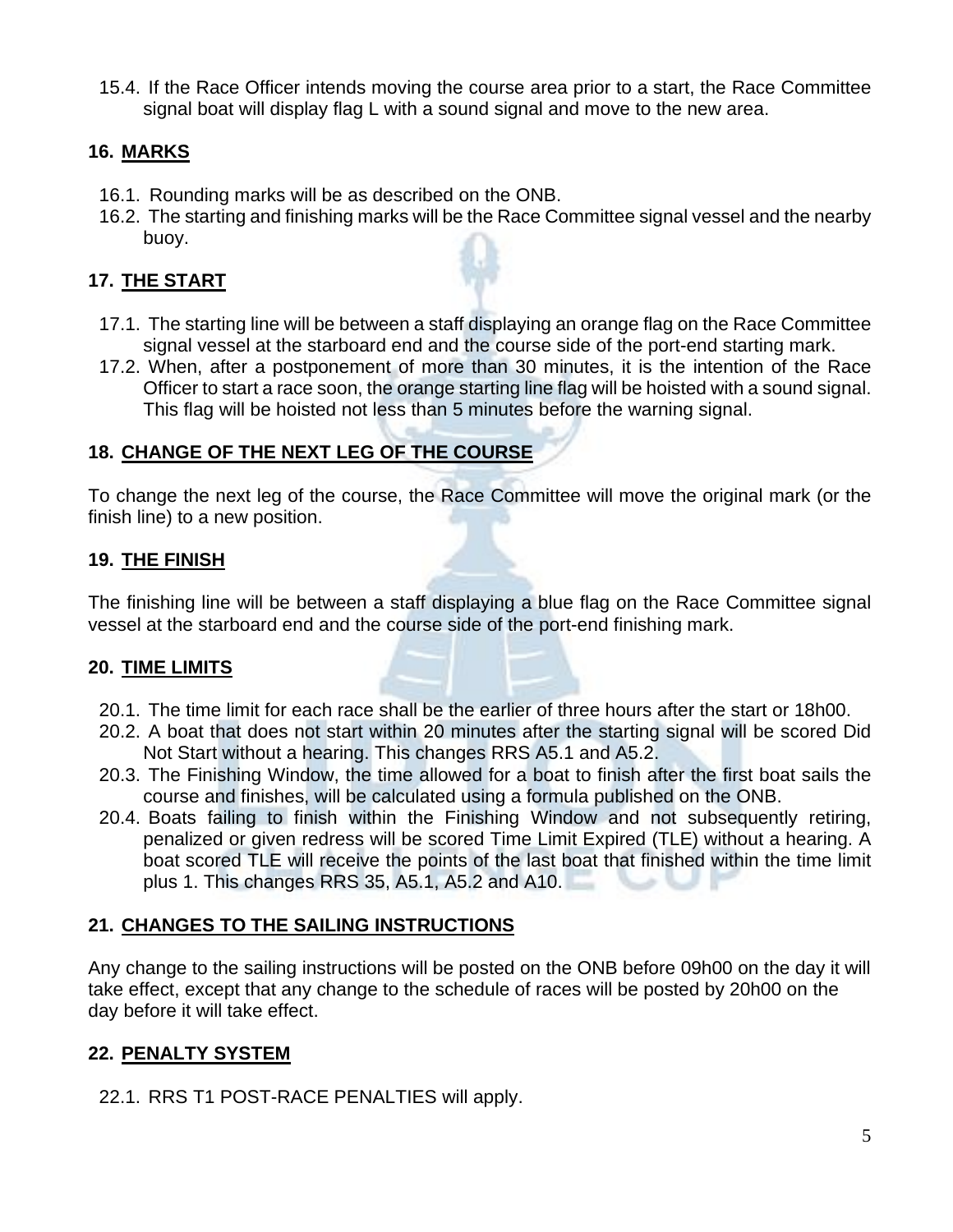- 22.2. The skipper of a boat that has taken one or more penalties, including retiring, under RRS 44.1 is required to sign a declaration to this effect on the form provided at the Race Office within the protest time limit.
- 22.3. For breaches of certain provisions of the notice of contest and sailing instructions the race committee may apply a standard penalty without a hearing. This changes RRS 63.1 and A5.1. A list of these breaches and the associated standard penalties will be posted in Sailing Instructions Annexure A on the ONB.
- 22.4. A boat that has been penalized with a standard penalty cannot be protested for the same incident by another boat, nor can another boat request redress for this Race Committee action. This changes RRS 60.1 and 63.1.

## **23. HEARING REQUESTS**

- 23.1. The protest time limit is 60 minutes after the last boat has finished the last race of the day or the Race Committee signals no more racing today, whichever is the later. This time will be posted on the ONB.
- 23.2. Notices will be posted no later than 30 minutes after the protest time limit to inform competitors of hearings in which they are parties or named as witnesses.
- 23.3. Hearings will be held at a place designated on the ONB.
- 23.4. Breaches of items 22.2, 25, 26, 27, 28, 29, 30, 32, 33 and 34 shall not be grounds for protest by a boat. This changes RRS 60.1(a). The penalty for a breach of these rules may, at the discretion of the Protest Committee, be less than disqualification.
- 23.5. No protest regarding a boat's ORC rating or certificate may be lodged after 15h00 on Tuesday 16 August 2022. This changes RRS 61.3.

## **24. SCORING**

- 24.1. Each boat's series score is the total of her race scores.
- 24.2. Three races, one over each of the "Compulsory Courses", are required to be completed for the Contest to stand.
- 24.3. If this has not been achieved by the end of racing on Sunday 21 August 2022, the Contest shall be abandoned and the Lipton Challenge Cup shall remain with the defending club until the next challenge.
- 24.4. The decision on the scoring method and scoring parameters used will be at the sole discretion of the Race Committee and together with the length of course, directions of leg and the wind speed will not be grounds for requests for redress by a boat.

## **25. SAFETY EQUIPMENT & REGULATIONS**

- 25.1. Boats not leaving the marina for a scheduled race shall promptly notify the Race Committee.
- 25.2. Boats retiring from racing shall notify the Race Committee before leaving the racing area or, if this is not possible, shall notify the Race Office by signing the retirement declaration sheet as soon as possible after returning to shore, but by no later than the protest time limit.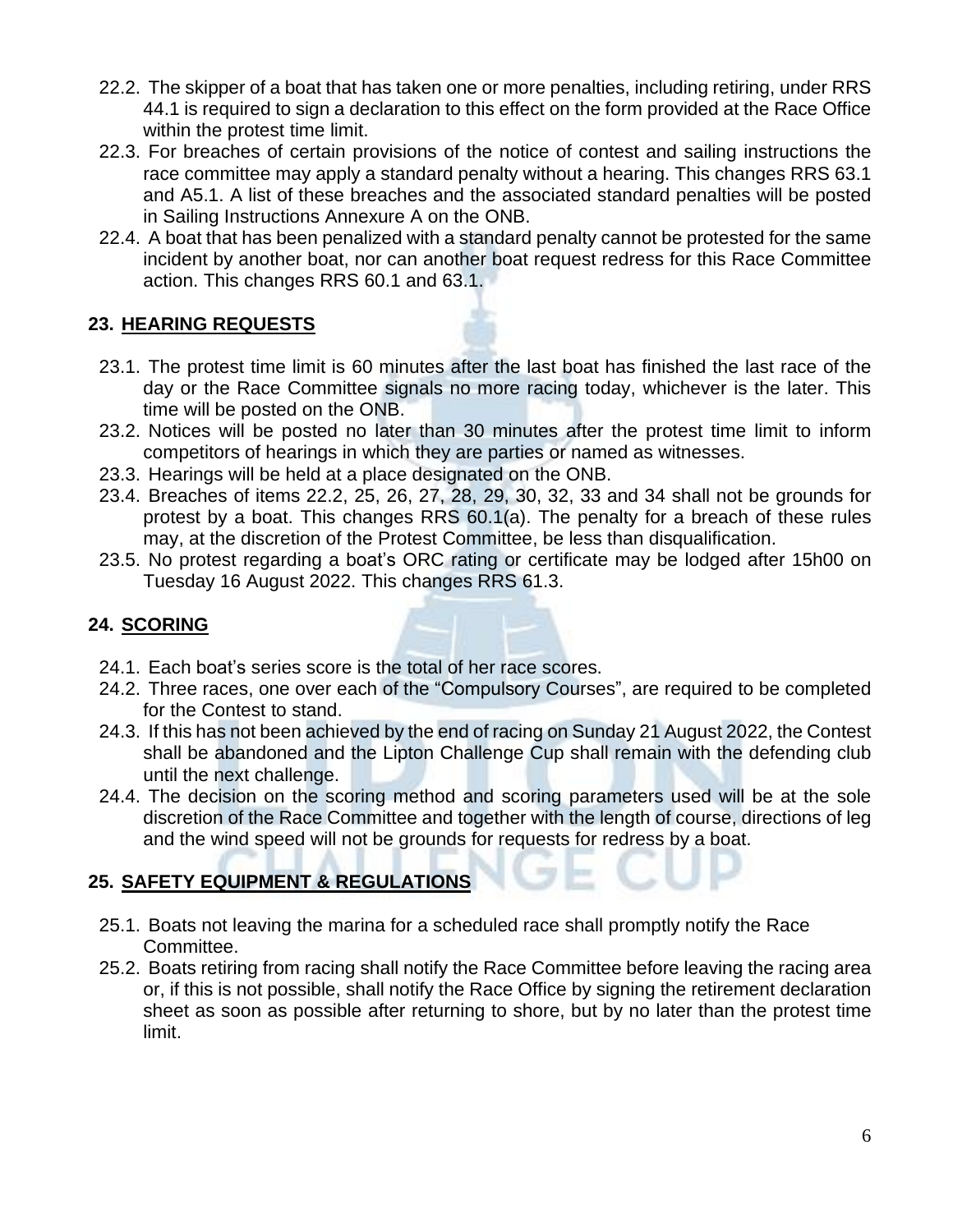## **26. EQUIPMENT AND MEASUREMENT CHECKS**

- 26.1. A boat or equipment may be inspected at any time during the event for compliance with the ORC Rules. This includes crew weight limits. This may involve a Race Committee scrutineer boarding a boat (a) prior to a start, but not within 20 minutes of a warning signal, or (b) after a boat has finished.
- 26.2. After finishing, a boat so instructed by a Race Committee representative shall proceed promptly to a designated area for inspection.

### **27. HAULING OUT RESTRICTIONS**

Boats shall be afloat in the FBYC Marina or swing moorings not later than the start of Registration and shall not be hauled out until after the finish of the last race except with, and according to the terms of, prior written permission of the Race Committee.

#### **28. COMMUNICATIONS**

- 28.1. Each boat shall carry a VHF radio, which shall be maintained in good working order throughout the Contest and which shall be capable of transmitting and receiving channels 06, 16, 69 & 71.
- 28.2. Except in an emergency, a boat that is racing shall not make voice or data transmissions and shall not receive voice or data communication that is not available to all boats.
- 28.3. If reasonably possible, the Race Officer will announce over the VHF channel in use, the sail numbers of any recalled boats as soon as possible after the start. If no boats are recalled he will, if reasonably possible, call "All clear" as soon as possible after the start.
- 28.4. The timing of this call, the sequence of the boats called, the audibility of the message, or the lack of any such call shall not be grounds for redress. This changes RRS 60.1(b).
- 28.5. A boat may request the Race Officer to repeat the call, and he will do so if reasonably possible. A failure to repeat the call shall not be grounds for redress. This changes RRS 41 and 60.1(b).

#### **29. LEADER INDENTIFICATION**

- 29.1. Boats lying 1<sup>st</sup>, 2<sup>nd</sup> and 3<sup>rd</sup> overall after each day's racing are required to display yellow, white or red discs respectively on both sides of their mainsails during the following day's racing.
- 29.2. In the event of outstanding hearings that might affect the first three positions overall, the issue of discs on that day will be based on the provisional results at the time.
- 29.3. For the first race of the Contest the boat representing the defending club shall display yellow discs.
- 29.4. The Race Committee will provide the sticky-back discs not later than 09h00 each day.
- 29.5. The discs shall be positioned as shown on the ONB.

#### **30. ADVERTISING**

Boats may be required to display advertising chosen and supplied by the Organizing Authority.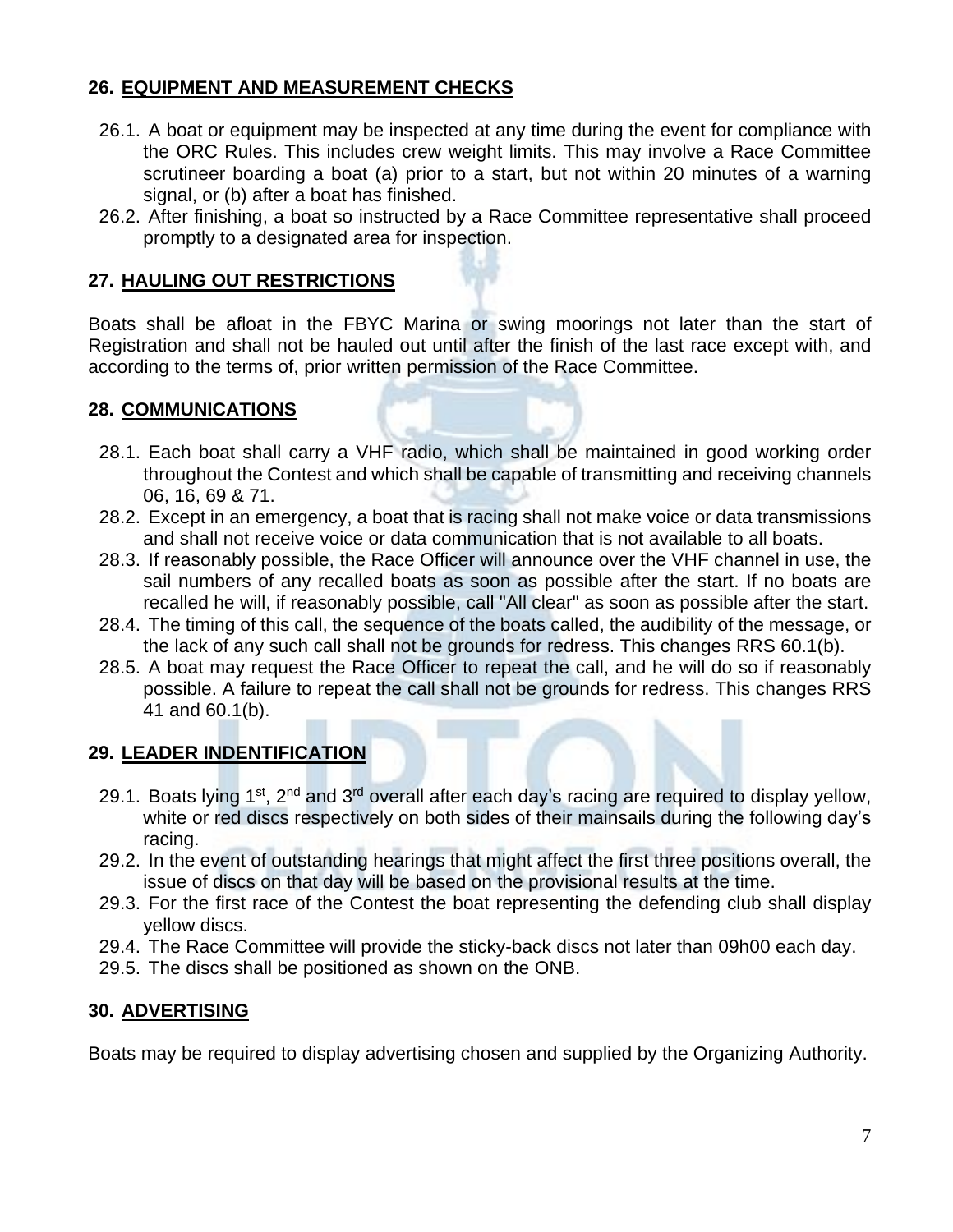## **31. OFFICIAL BOATS**

Official boats will display **yellow** identification flags. Media boats will display **pink** identification flags.

## **32. SUPPORT PERSON VESSELS & SPECTATOR VESSELS**

- 32.1. Support person vessels shall display conspicuously a white flag and the burgee/s of the respective club/s they are supporting.
- 32.2. Unless directed by a race official or attending to a boat in distress, support and spectator vessels shall not come within 100m of a boat racing.

## **33. CODE OF CONDUCT**

Competitors and support persons shall comply with reasonable requests from race officials.

#### **34. TRASH DISPOSAL**

Trash may be placed aboard official or support person vessels.

#### **35. WORLD SAILING ANTI-DOPING CODE**

Testing of competitors may be conducted in terms of the World Sailing Anti-Doping Code contained in Regulation 21. Therapeutic Use Exemptions in terms of Sub-regulation 21.4 shall be submitted at Registration in a sealed envelope, addressed to the SA Sailing Medical Officer.

#### **36. TROPHIES AND PRIZES**

Trophies will be awarded as per the published List of Trophies. Additional prizes may be awarded at the discretion of the Organizing Authority and the Lipton Trustees.

## **37. DISCLAIMER OF LIABILITY**

- **37.1.** Competitors participate in this Contest entirely at their own risk. Refer RRS 3, Decision to Race. The Organizing Authority including all persons, organizations and their agents concerned with the conduct of this Contest will not accept any liability for material damage or personal injury or death sustained in conjunction with or prior to, during, or after the Contest, however arising.
- **37.2.** All competitors shall sign the Declaration acknowledging the disclaimer of liability which is included on the Crew List Form. In the event that the signatory of the Declaration is younger than 18 years of age it shall be counter-signed by their parent or guardian.

#### **38. INSURANCE**

The Organizing Authority requires that each entry carries adequate insurance to the value of not less than R25m (twenty-five million rand) to cover any eventualities and in particular against Public Liability and Third-Party claims.